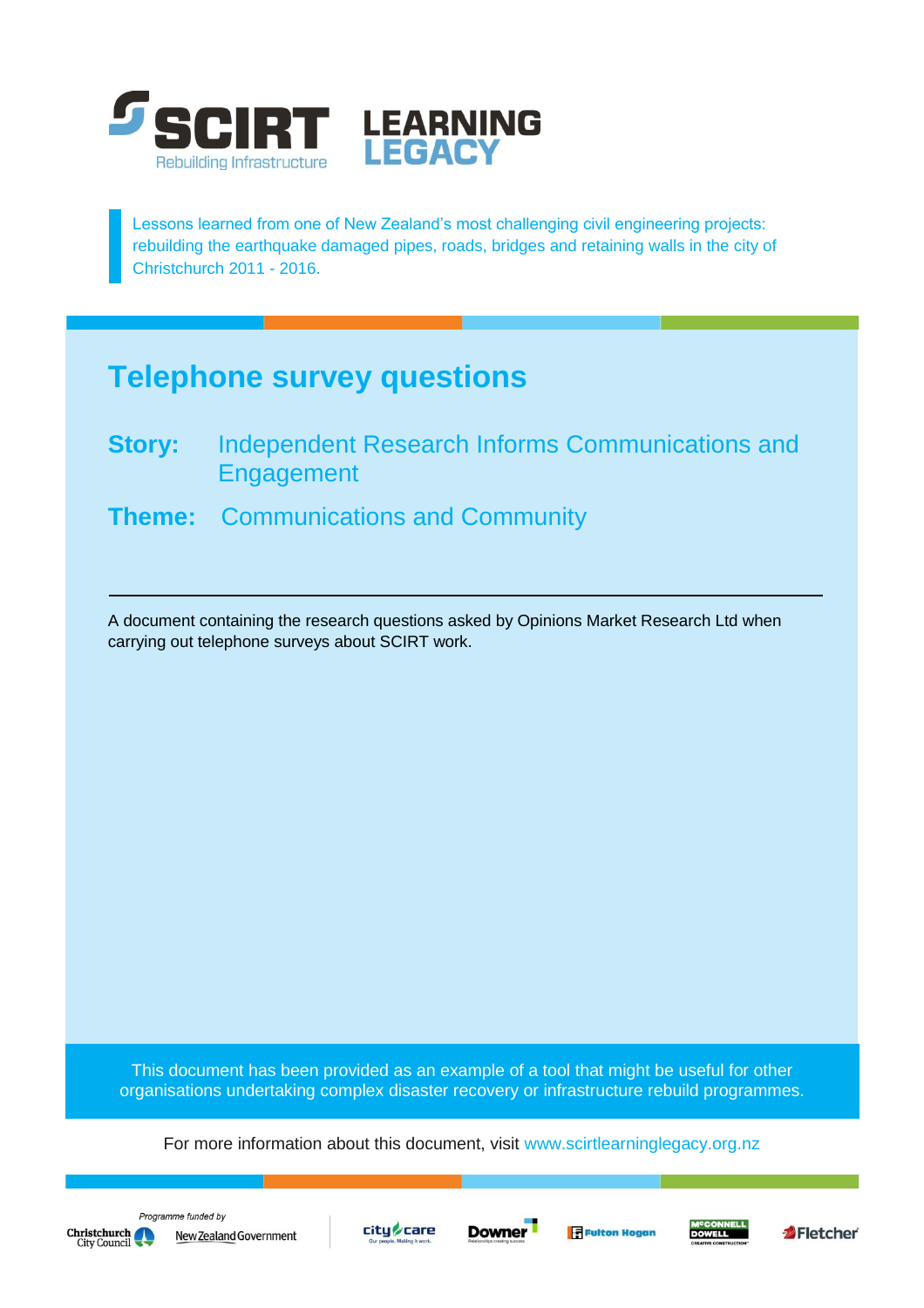

This work is licensed under a Creative Commons Attribution 3.0 New Zealand License.

The authors, and Stronger Christchurch Infrastructure Rebuild Team (SCIRT) have taken all reasonable care to ensure the accuracy of the information supplied in this legacy document. However, neither the authors nor SCIRT, warrant that the information contained in this legacy document will be complete or free of errors or inaccuracies. By using this legacy document you accept all liability arising from your use of it. Neither the authors nor SCIRT, will be liable for any loss or damage suffered by any person arising from the use of this legacy document, however caused.



Programme funded by New Zealand Government









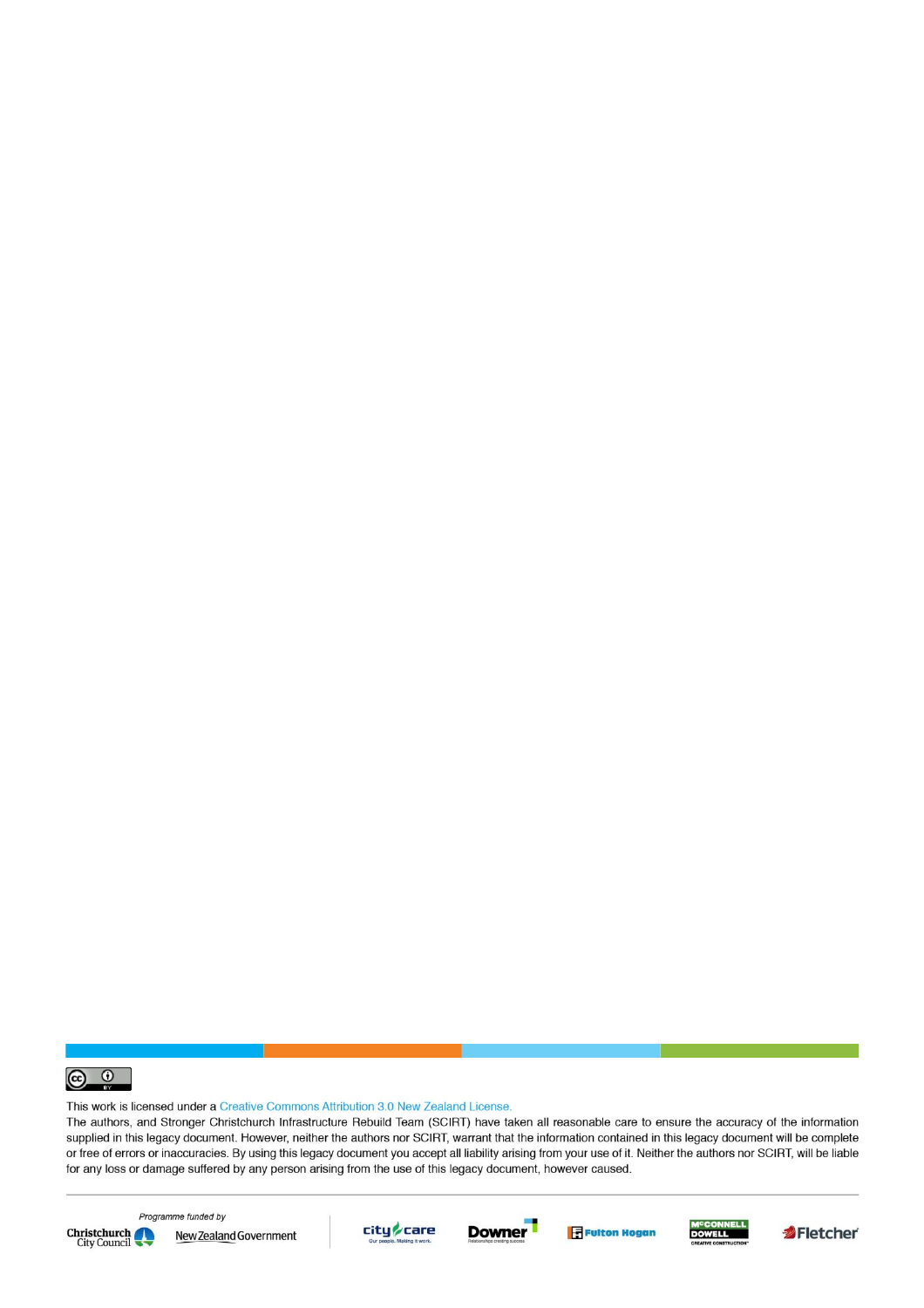#### **COMMERCIAL IN CONFIDENCE: PROPERTY OF OPINIONS MARKET RESEARCH LTD**

**OPINIONS MARKET RESEARCH LTD 147 PAPANUI ROAD, MERIVALE CHRISTCHURCH 8014 TEL: 374 9794**

#### **FOR OFFICE USE ONLY QUESTIONNAIRE NUMBER**

#### **4177 Community Satisfaction Survey for SCIRT: Final Questionnaire 26.9.16**

**READ OUT:** Good morning/ afternoon/ evening, my name is.........from Opinions Market Research in Christchurch. We're conducting a very important survey regarding your perceptions of the rebuild of pipes, roads and bridges by SCIRT, the Stronger Christchurch Infrastructure Rebuild Team.

The results from the survey will be used to help ensure the rebuilding process is managed in a way that meets communities' needs.

All participants will go into a draw for a \$200 voucher for a restaurant in your area.

All responses will remain confidential; no details from your response will be passed to SCIRT in a manner that will identify you.

Please may I speak to the youngest person, aged 18 years or older, living in your household? IF **NOT** AVAILABLE, ASK FOR AN APPROPRIATE TIME TO CALL BACK. IF DIFFERENT PERSON, READ OUT INTRODUCTION AND EXPLANATION. IF SAME PERSON CONTINUE.

Could I just check, do you work for SCIRT or any of the following companies: City Care, Downer, Fletcher, Fulton Hogan, McConnell Dowell? IF YES, THANK AND CLOSE.

The survey will take approximately 15 minutes to complete. READ OUT TIME AS APPROPRIATE.IF PARTICIPANT DOES **NOT** HAVE TIME EXPLAIN THAT WE WOULD VALUE THEIR OPINION AND TRY TO FIND A CONVENIENT TIME TO CALL BACK.

S1. Firstly, to make sure we have a representative group of the Christchurch community, please tell me which suburb you live in? WRITE IN

S2. And which street within [INSERT SUBURB] do you live in? WRITE IN

S3. CODE WARD

|                    | Papanui/Shirley  | - 5                      |
|--------------------|------------------|--------------------------|
|                    | Riccarton/Wigram | -6                       |
|                    | Banks Peninsula  | $\overline{\phantom{a}}$ |
| Heathcote/Spreydon |                  |                          |

#### **Awareness of SCIRT**

Q1. Who do you believe is funding the permanent rebuilding of roads, underground fresh water and sewerage pipes, retaining walls and bridges in Christchurch following the earthquakes? DO **NOT** READ OUT. CODE ALL THAT APPLY.

|                                  | -6 |
|----------------------------------|----|
|                                  |    |
|                                  | 8  |
|                                  | 9  |
|                                  | 10 |
|                                  | 11 |
| Other SPECIFY North Section 1997 | 12 |
|                                  |    |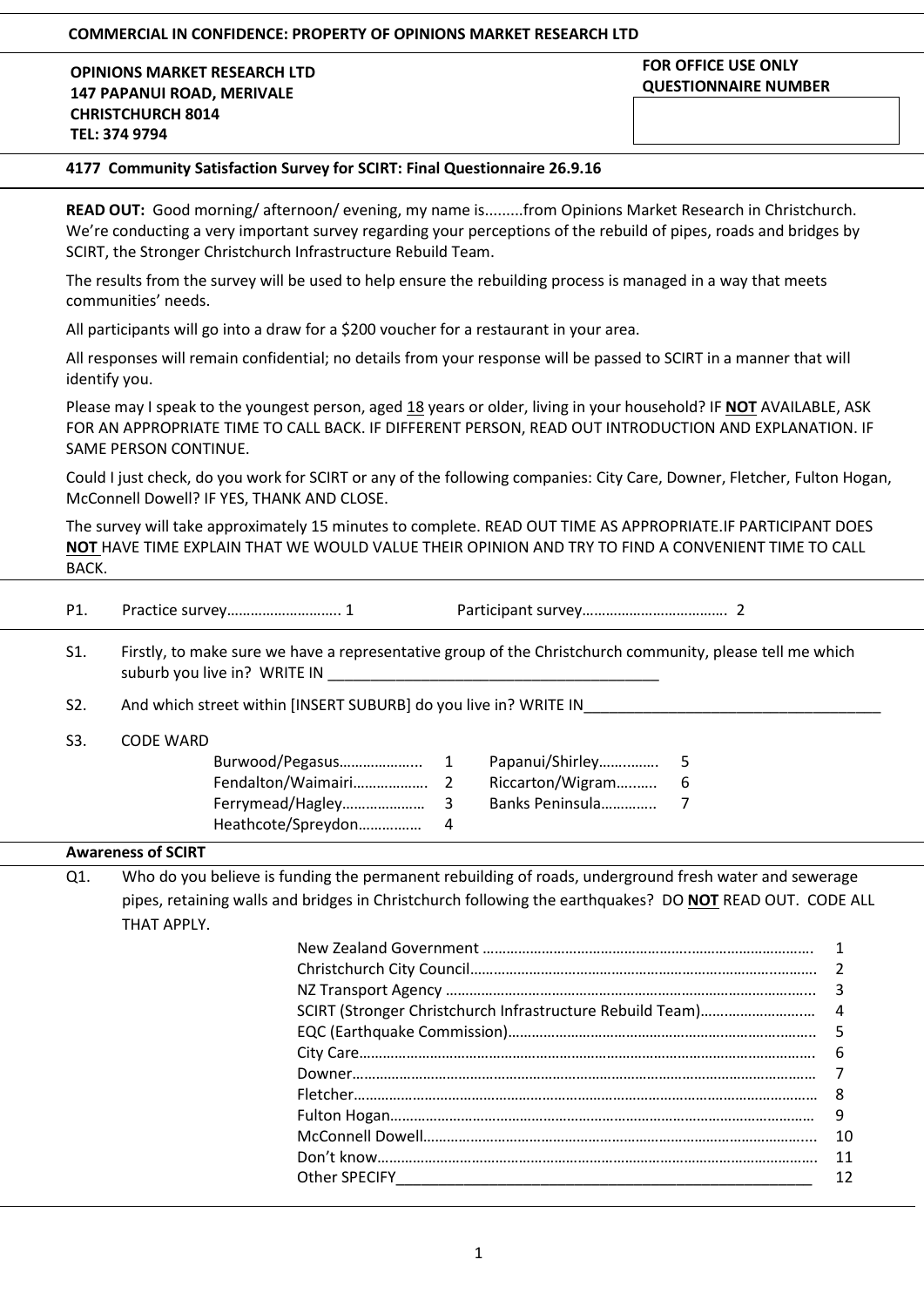Q2. Before today, had you heard of SCIRT, by that I mean the Stronger Christchurch Infrastructure Rebuild team? CODE ONE ONLY

Yes……………………......... 1

No…………………………..… 2

#### **The Rebuild Process – General**

**READ OUT:** SCIRT is responsible for the permanent rebuilding of publicly-owned pipes, roads and bridges damaged by the earthquakes. Generally, temporary repairs are undertaken by Christchurch City Council's maintenance contracts. Please answer the following questions in relation to the permanent rebuild being conducted by SCIRT.

#### ASK ALL **SHOW CARD A**

#### Q3. And, how satisfied or dissatisfied are you…? READ OUT. CODE ONE FOR EACH

ASK: And, are you very satisfied, satisfied, neither satisfied nor dissatisfied, dissatisfied or very dissatisfied?

|                                                                             | Very<br>satisfied | <b>Satisfied</b>  | <b>Neither</b><br>satisfied nor<br>dissatisfied | <b>Dissatisfied</b> | Very dissatisfied | <b>DO NOT READ</b><br><b>OUT Don't</b><br><b>Know</b> |
|-----------------------------------------------------------------------------|-------------------|-------------------|-------------------------------------------------|---------------------|-------------------|-------------------------------------------------------|
| With the ease of navigating<br>through the roads affected by the<br>repairs | 1                 | 2                 | 3                                               | 4                   | 5                 | $\overline{6}$                                        |
| With the tidiness of sites during<br>repairs                                | <u>1</u>          | 2. <mark>.</mark> |                                                 | 4                   | 5                 | $6\overline{6}$                                       |
| With the information provided<br>about traffic impacts due to<br>repairs    | 1                 | 2. <mark>.</mark> | <mark>3</mark>                                  | 4                   | 5                 | $\overline{6}$                                        |
| With the way traffic around<br>project sites is managed                     | 1                 | $2$               |                                                 | $4$                 | 5                 | 6                                                     |
| That detours are easy to follow                                             | $1$               | $2$               | 3                                               | 4                   | 5                 | 6                                                     |
| That traffic signage is clear                                               | $1$               | 2                 | 3                                               | 4                   | 5                 | 6                                                     |
| That traffic management cones<br>are well placed                            | $1$               | $2$               | 3                                               | $4$                 | 5                 | 6                                                     |
| That traffic management arrows<br>are clear                                 | $1$               | $2$               | $3$                                             | $4$                 | 5                 | 6                                                     |

# ASK ALL

SHOW CARD B

Q4. How far do you agree or disagree that the city's rebuilt sewerage network will be stronger if it needs to cope with future earthquakes? READ OUT. CODE ONE ONLY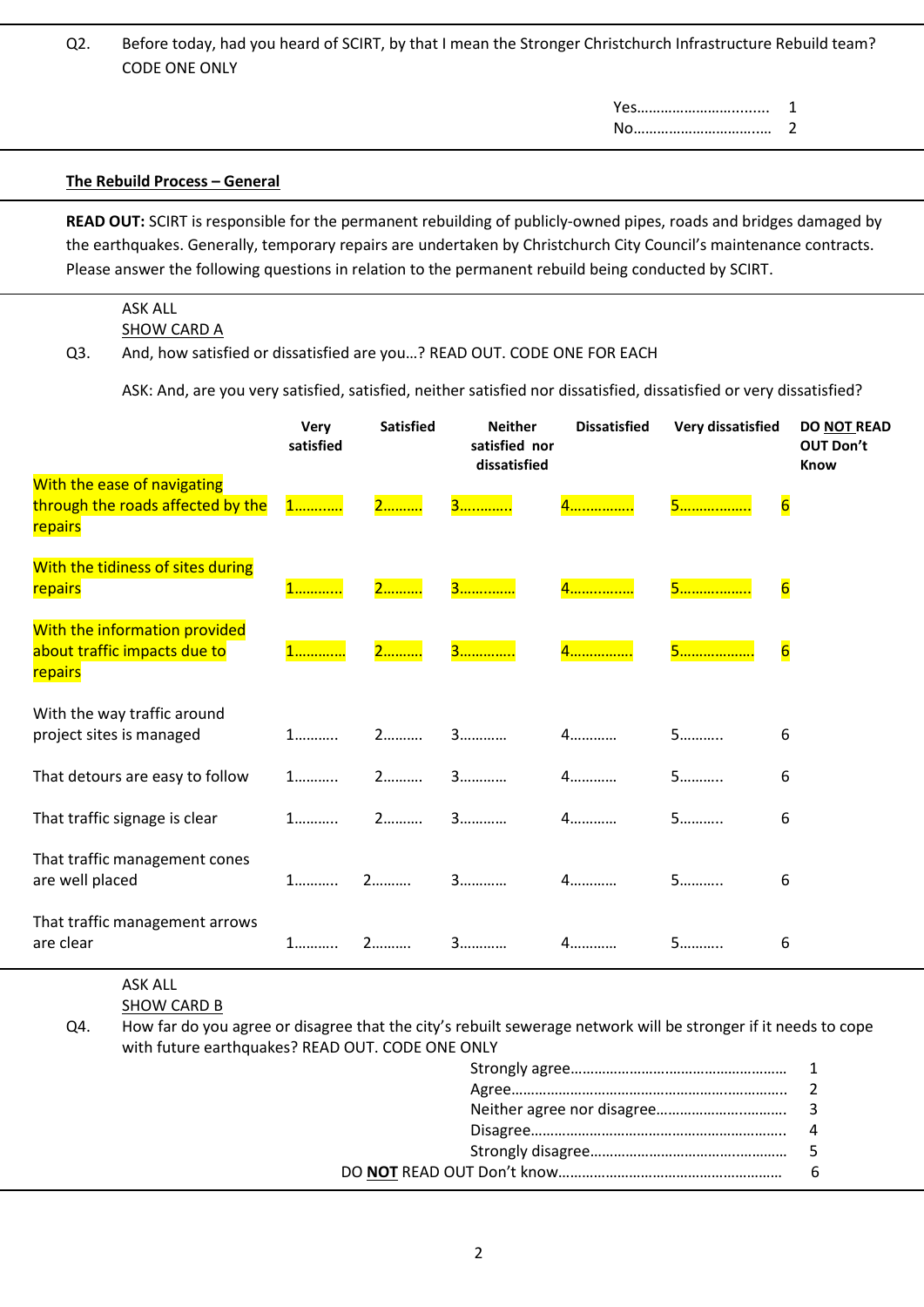#### **The Rebuilding Process – Local Specific**

**READ OUT**: I would now like to talk about the rebuild in your local area.

Q5. Has any permanent rebuilding of pipes, roads and bridges taken place in your local area, or in areas through which you regularly commute? CODE ONE ONLY

| Repairs have taken place 1 GO TO Q6       |  |
|-------------------------------------------|--|
| Repairs have not taken place 2 SKIP TO Q9 |  |
|                                           |  |

#### SWAP TO CARD A AGAIN

Q6. Thinking about the time when this work was being conducted, how satisfied or dissatisfied were you, or are you… READ OUT. CODE ONE FOR EACH.

ASK: And, are you very satisfied, satisfied, neither satisfied nor dissatisfied, dissatisfied or very dissatisfied?

|                                                                                                         | <b>Very</b><br>satisfied | <b>Satisfied</b> | <b>Neither</b><br>satisfied nor<br>dissatisfied | <b>Dissatisfied</b> | Very<br>dissatisfied | <b>DO NOT</b><br><b>READ OUT</b><br><b>Not</b><br>applicable |
|---------------------------------------------------------------------------------------------------------|--------------------------|------------------|-------------------------------------------------|---------------------|----------------------|--------------------------------------------------------------|
| With access to your property<br>during construction                                                     |                          | 2                | 3                                               | 4.                  | <u>5.</u>            | 6                                                            |
| With the impacts of construction,<br>i.e. noise, dust and vibrations                                    |                          | 2                | 3                                               | 4.                  | <u>5.</u>            | <u>6.</u>                                                    |
| With the approachability of the<br>rebuild team                                                         |                          | 2                | 3                                               | 4.                  | 5.                   | 6                                                            |
| The clarity from the information<br>you received as to who to contact<br>if you needed more information |                          | . <b>.</b>       |                                                 | 4. <mark>.</mark>   | <b></b> .            | <b>b</b>                                                     |

CARD A

Q7. And, how satisfied or dissatisfied are you… READ OUT. CODE ONE FOR EACH

ASK: And, are you very satisfied, satisfied, neither satisfied nor dissatisfied, dissatisfied or very dissatisfied?

|                                                              | <b>Very</b><br>satisfied | <b>Satisfied</b> | <b>Neither satisfied</b><br>nor dissatisfied | <b>Dissatisfied</b> | <b>Very</b><br>dissatisfied | <b>DO NOT</b><br><b>READ OUT</b><br>Don't Know |
|--------------------------------------------------------------|--------------------------|------------------|----------------------------------------------|---------------------|-----------------------------|------------------------------------------------|
| That the repairs were completed<br>as stated                 |                          | $2$              |                                              | 4                   | 5. 7                        | 6. <i>. .</i>                                  |
| That the repairs were completed<br>to an acceptable standard | .                        |                  |                                              | 4<br><mark></mark>  | .                           | <del>.</del>                                   |
| That the repairs were completed<br>in the timeframe stated   | .                        |                  | .                                            |                     | .                           | .                                              |

CARD A

Q8. Overall, how satisfied or dissatisfied have you been with the SCIRT rebuild work in your local area? READ OUT. CODE ONE ONLY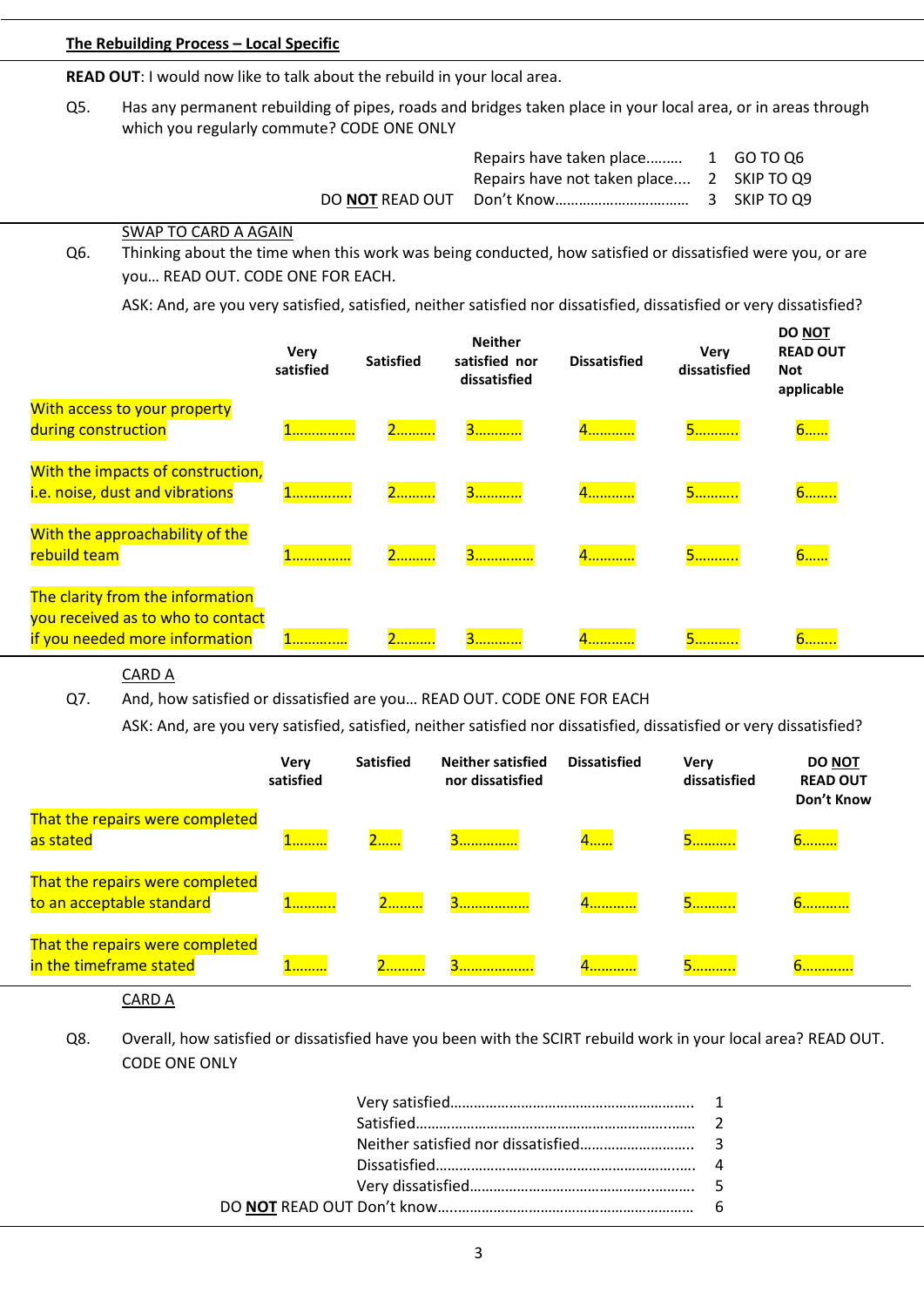| Q9.  | <b>ASK ALL</b><br>Have you personally had any contact with SCIRT about the works? CODE ONE ONLY                         |    |
|------|-------------------------------------------------------------------------------------------------------------------------|----|
|      |                                                                                                                         |    |
| Q10. | What was the form of contact? DO NOT READ OUT. CODE ALL MENTIONED.                                                      |    |
|      |                                                                                                                         | 1  |
|      | Face to face meeting or conversation with the project team                                                              | 2  |
|      |                                                                                                                         | 3  |
|      |                                                                                                                         | 4  |
|      |                                                                                                                         | 5  |
|      |                                                                                                                         | 6  |
|      |                                                                                                                         | 7  |
|      |                                                                                                                         | 8  |
|      |                                                                                                                         | 9  |
|      |                                                                                                                         | 10 |
|      |                                                                                                                         | 11 |
|      |                                                                                                                         | 12 |
|      |                                                                                                                         | 13 |
| Q11. | <b>CARD A</b><br>How satisfied were you with the responsiveness of SCIRT in dealing with the matter? READ OUT. CODE ONE |    |
|      | ONLY.<br>1<br>2<br>Neither satisfied nor dissatisfied<br>3                                                              |    |
|      | 5<br>6                                                                                                                  |    |
| Q12. | <b>CARD A</b><br>And, how satisfied were you with the outcome? READ OUT. CODE ONE ONLY.<br>1                            |    |
|      | 2                                                                                                                       |    |
|      | Neither satisfied nor dissatisfied<br>3                                                                                 |    |
|      | 4                                                                                                                       |    |
|      | 5<br>6                                                                                                                  |    |

ASK ALL

Q14. Have you received any communications from SCIRT about the repair of roads, water or sewer pipes? CODE ONE ONLY

| Received     | 1 GO TO 015   |
|--------------|---------------|
| Not received | 2 SKIP TO 018 |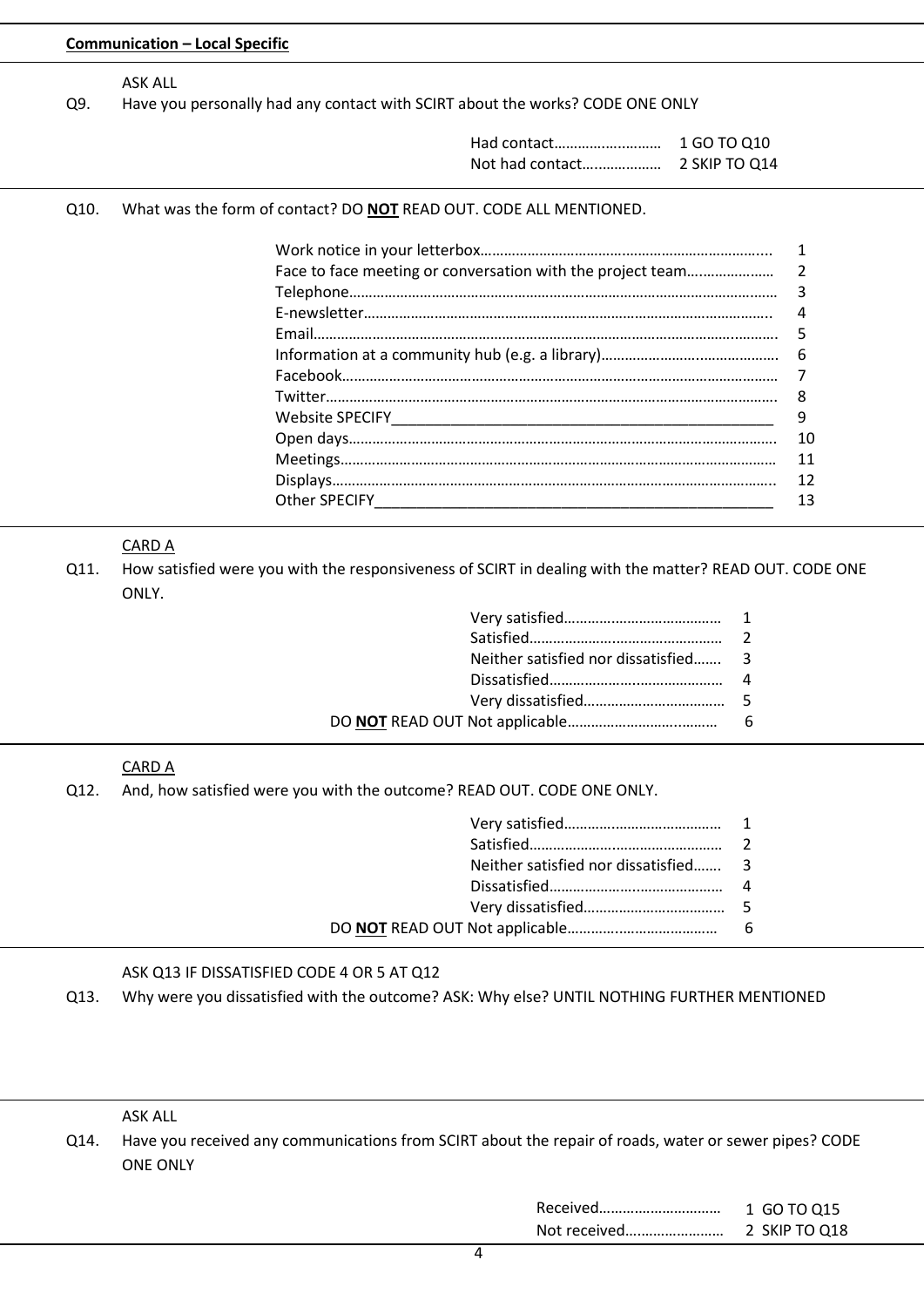CARD A

## Q15. How satisfied or dissatisfied were you… READ OUT. CODE ONE FOR EACH

ASK: And, are you very satisfied, satisfied, neither satisfied nor dissatisfied, dissatisfied or very dissatisfied?

|                                                                                                                                                                                         | <b>Very</b><br>satisfied | <b>Satisfied</b>  | Neither satisfied nor<br>dissatisfied | <b>Dissatisfi</b><br>ed | <b>Very</b><br>dissatisfied | DO NOT READ<br><b>OUT Don't</b><br><b>Know</b> |
|-----------------------------------------------------------------------------------------------------------------------------------------------------------------------------------------|--------------------------|-------------------|---------------------------------------|-------------------------|-----------------------------|------------------------------------------------|
| That the information you received<br>was sufficient                                                                                                                                     | 1                        | 2. <mark>.</mark> | 3. <mark>.</mark>                     | 4. <mark>.</mark>       | 5                           | <u>6.</u>                                      |
| With the accuracy of the information<br>you received                                                                                                                                    | 1 <mark>.</mark>         | 2. <mark>.</mark> |                                       | 4. <mark>.</mark>       | 5                           | <mark>6</mark>                                 |
| With the timeliness of the<br>information you received, I mean it<br>was given to you at the appropriate<br>time, and for example, you had<br>enough warning of the project<br>starting | 1. <b>.</b>              | 2. <mark>.</mark> | 3. <mark>.</mark>                     | 4                       | <u>5.</u>                   | <u>6.</u>                                      |
| With the information about the<br>explanation of impacts                                                                                                                                | 1                        | 2. <mark>.</mark> | 3                                     | 4                       | 5                           | 6 <mark>.</mark>                               |
| With the approachability of the team                                                                                                                                                    | 1                        | 2 <mark>.</mark>  |                                       | 4                       | 5                           | <u>6.</u>                                      |
| That you know enough about the<br>progress SCIRT is making with its<br>work in your local area                                                                                          | 11.                      | $22$              | 33.                                   | $44$                    | 55                          | $66$                                           |

CARD A

Q16. Overall how satisfied were you with the information you received? READ OUT. CODE ONE ONLY

|                                    | 1 SKIP TO Q18 |
|------------------------------------|---------------|
|                                    |               |
|                                    | 2 SKIP TO Q18 |
| Neither satisfied nor dissatisfied | 3 SKIP TO Q18 |
|                                    | 4 GO TO Q17   |
|                                    | 5 GO TO Q17   |
|                                    | 6 SKIP TO Q18 |

ASK Q17 IF DISSATISFIED CODE 4 OR 5 AT Q16

Q17. How could SCIRT improve this information? ASK: How else? UNTIL NOTHING FURTHER MENTIONED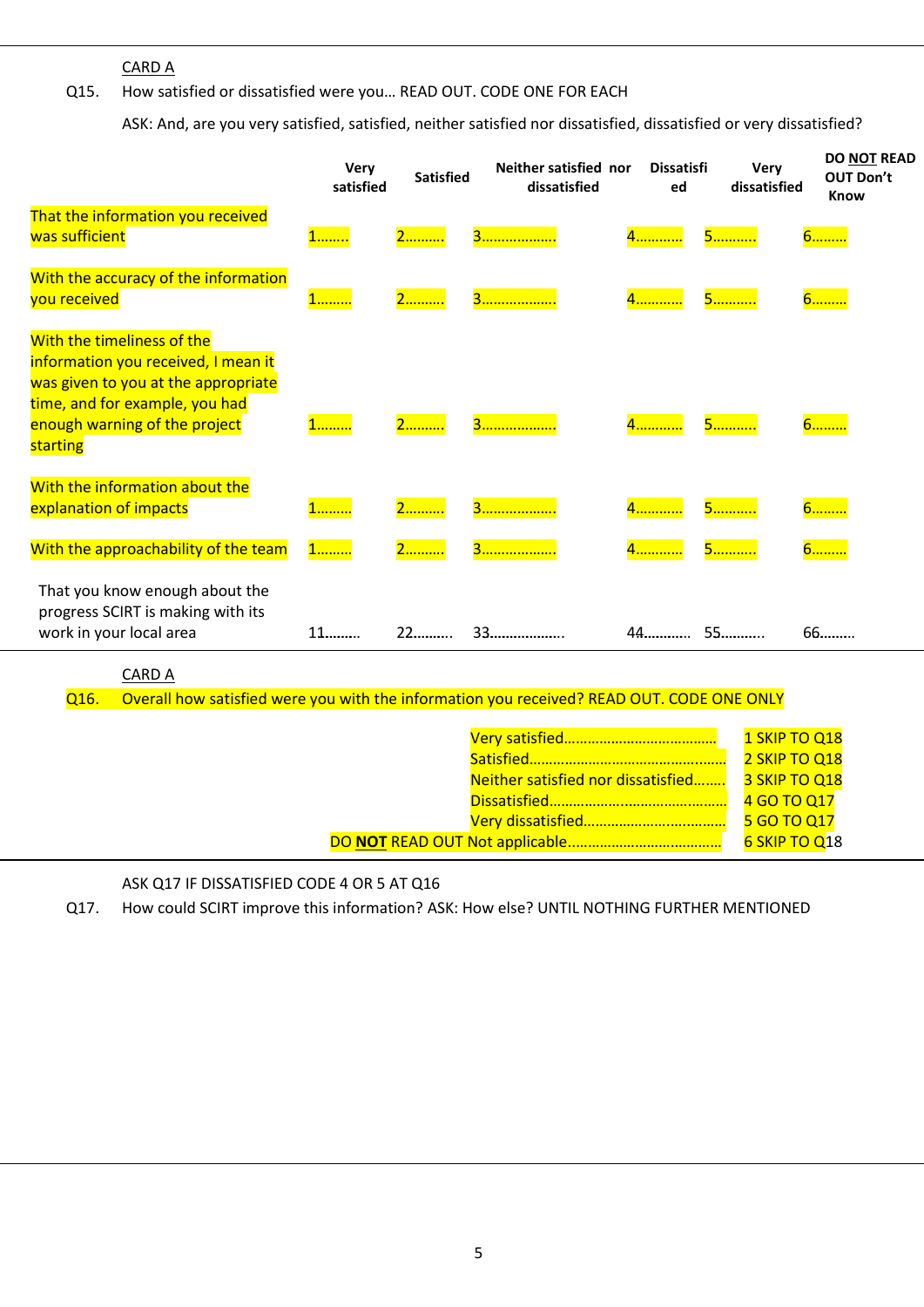#### **Communication – General**

ASK ALL

- Q18. From which information sources have you found out about SCIRT works generally across Christchurch? DO **NOT** READ OUT. CODE ALL MENTIONED.
- Q19. What is the best way for SCIRT to provide you with the information about the permanent rebuild of pipes, roads and bridges across Christchurch? DO **NOT** READ OUT. CODE ALL MENTIONED.

|                                                                 | Q18  | Q19                               |
|-----------------------------------------------------------------|------|-----------------------------------|
|                                                                 |      | 1                                 |
|                                                                 |      |                                   |
|                                                                 |      | 3                                 |
|                                                                 |      | 4                                 |
|                                                                 |      | 5                                 |
|                                                                 |      | 6                                 |
|                                                                 |      | 7                                 |
|                                                                 |      | 8                                 |
| Future Christchurch Update newsletter delivered monthly to your | $9$  | 9                                 |
| letterbox                                                       |      |                                   |
|                                                                 | $10$ | 10                                |
| Information at a community hub such as the library              | $11$ | 11                                |
|                                                                 | $12$ | 12                                |
|                                                                 | $13$ | 13                                |
|                                                                 | 14   | 14 SPECIFY <b>SAMPLE SPECIFY</b>  |
|                                                                 | $15$ | 15                                |
|                                                                 | $16$ | 16                                |
|                                                                 |      | 17                                |
|                                                                 |      | 18                                |
|                                                                 | 19.  | 19                                |
|                                                                 | $20$ | 20                                |
|                                                                 | $21$ | 21                                |
|                                                                 | 22   | 22SPECIFY And All Annual Students |
|                                                                 | 23   |                                   |

#### CARD A

Q20. How satisfied or dissatisfied were you… READ OUT. CODE ONE FOR EACH

ASK: And, are you very satisfied, satisfied, neither satisfied nor dissatisfied, dissatisfied or very dissatisfied?

|                                                                                                          | <b>Very</b><br>satisfied | <b>Satisfied</b> | Neither satisfied nor<br>dissatisfied | <b>Dissatisfi</b><br>ed | <b>Very</b><br>dissatisfied | <b>DO NOT READ</b><br><b>OUT Don't</b><br><b>Know</b> |
|----------------------------------------------------------------------------------------------------------|--------------------------|------------------|---------------------------------------|-------------------------|-----------------------------|-------------------------------------------------------|
| That you have been kept up to date on<br>SCIRT's progress overall                                        |                          | 2.               |                                       |                         |                             | 6.                                                    |
| That you know enough about the<br>progress SCIRT is making with its<br>work across Christchurch overall? |                          | 2.               | 3                                     |                         |                             | 6.                                                    |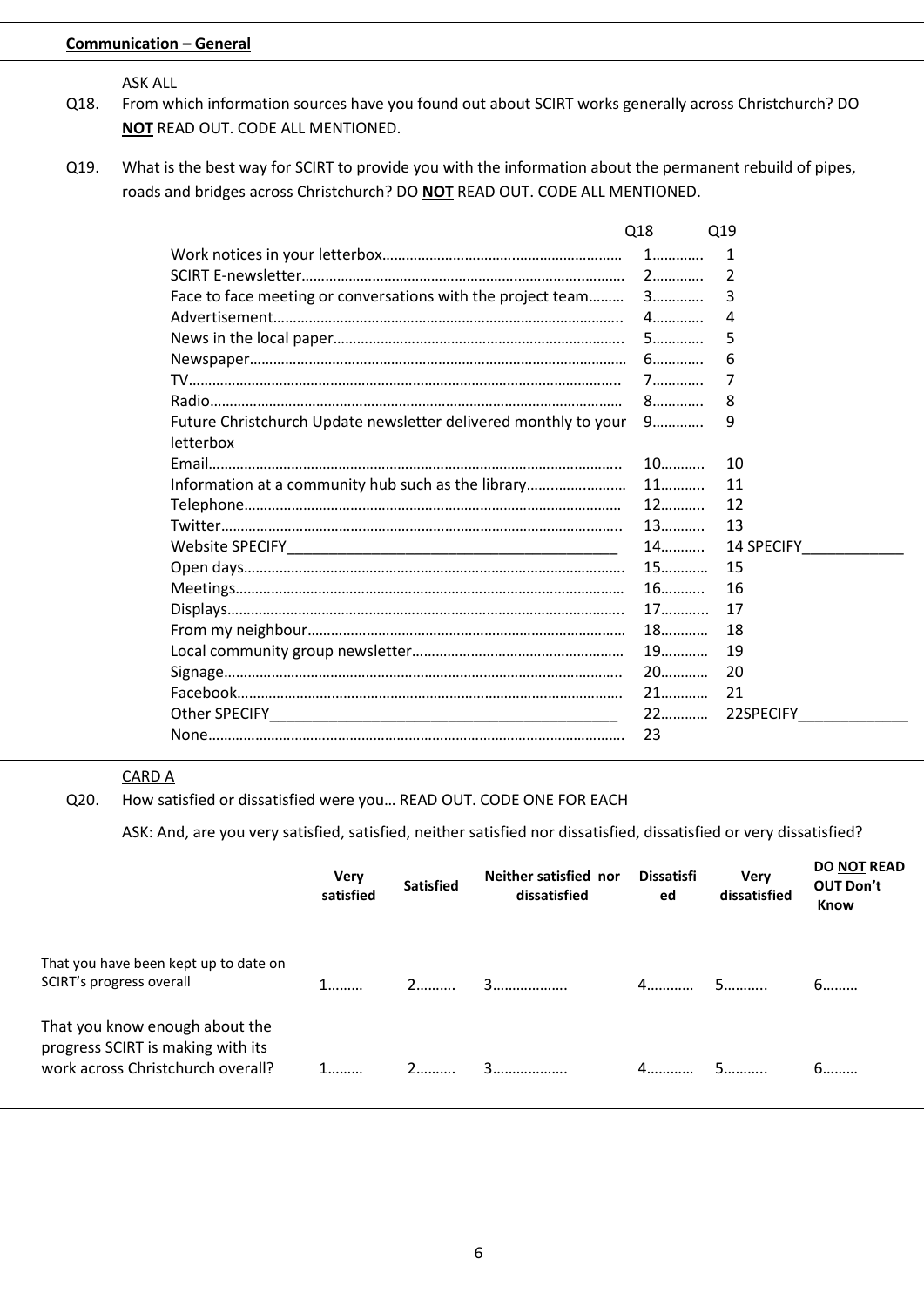| <b>Safety</b> |                                                                                                                     |             |                  |                               |                     |                  |                                 |
|---------------|---------------------------------------------------------------------------------------------------------------------|-------------|------------------|-------------------------------|---------------------|------------------|---------------------------------|
|               | <b>CARD A</b>                                                                                                       |             |                  |                               |                     |                  |                                 |
| Q21.          | How satisfied or dissatisfied are you with the safety practices at sites for the permanent rebuild of pipes, roads  |             |                  |                               |                     |                  |                                 |
|               | and bridges? READ OUT. CODE ONE FOR EACH                                                                            |             |                  |                               |                     |                  |                                 |
|               | ASK: And, are you very satisfied, satisfied, neither satisfied nor dissatisfied, dissatisfied or very dissatisfied? |             |                  |                               |                     |                  |                                 |
|               |                                                                                                                     | <b>Verv</b> | <b>Satisfied</b> | <b>Neither</b>                | <b>Dissatisfied</b> | <b>Verv</b>      | <b>DO NOT READ</b>              |
|               |                                                                                                                     | satisfied   |                  | satisfied nor<br>dissatisfied |                     | dissatis<br>fied | <b>OUT Don't</b><br><b>Know</b> |
|               |                                                                                                                     |             |                  | 3                             |                     | 5. <i>.</i> .    | b                               |
|               | B: For Pedestrians                                                                                                  |             | 2                |                               |                     | 5                | $\overline{6}$                  |
|               |                                                                                                                     |             |                  | 3                             | 4. <b>.</b>         |                  | $\overline{6}$                  |

ASK Q22 IF DISSATISFIED WITH ANY ASPECT ANY CODES 4 OR 5 AT Q21

Q22. You said you were dissatisfied with the safety practices at sites. What would you have liked done differently? ASK What else? UNTIL NOTHING FURTHER MENTIONED.

#### **Attitudes towards the rebuild**

#### ASK ALL SWAP TO CARD B AGAIN

Q23. How far do you agree or disagree with the following statements… READ OUT. CODE ONE FOR EACH.

Ask: Do you strongly agree, agree, neither agree nor disagree, disagree or strongly disagree?

|                                                                                              | <b>Strongly</b><br>agree | Agree | <b>Neither agree</b><br>nor disagree | <b>Disagree</b> | <b>Strongly</b><br>disagree | <b>DO NOT</b><br><b>READ OUT</b><br>Don't Know |
|----------------------------------------------------------------------------------------------|--------------------------|-------|--------------------------------------|-----------------|-----------------------------|------------------------------------------------|
| I am confident SCIRT is doing its job well                                                   |                          |       |                                      |                 |                             | 6                                              |
| I believe SCIRT is providing value in the<br>work it is doing                                |                          |       |                                      |                 | 5                           | 6                                              |
| SCIRT is down to earth                                                                       |                          |       |                                      |                 | 5                           | 6                                              |
| SCIRT is good at getting on with the job                                                     |                          |       |                                      |                 | 5                           | 6                                              |
| Progress is very visible, with works<br>underway in many areas                               |                          |       |                                      |                 | 5                           | 6                                              |
| Roadworks are all part of progress                                                           |                          |       |                                      |                 |                             | 6                                              |
| SCIRT as an organisation is<br>approachable                                                  |                          |       |                                      |                 |                             | $6$                                            |
| SCIRT is clear and honest about the<br>impacts of its work                                   |                          |       |                                      |                 |                             | 6                                              |
| SCIRT has a good understanding of the<br>impact its work it has on Christchurch<br>residents |                          |       |                                      |                 | 5                           | 6                                              |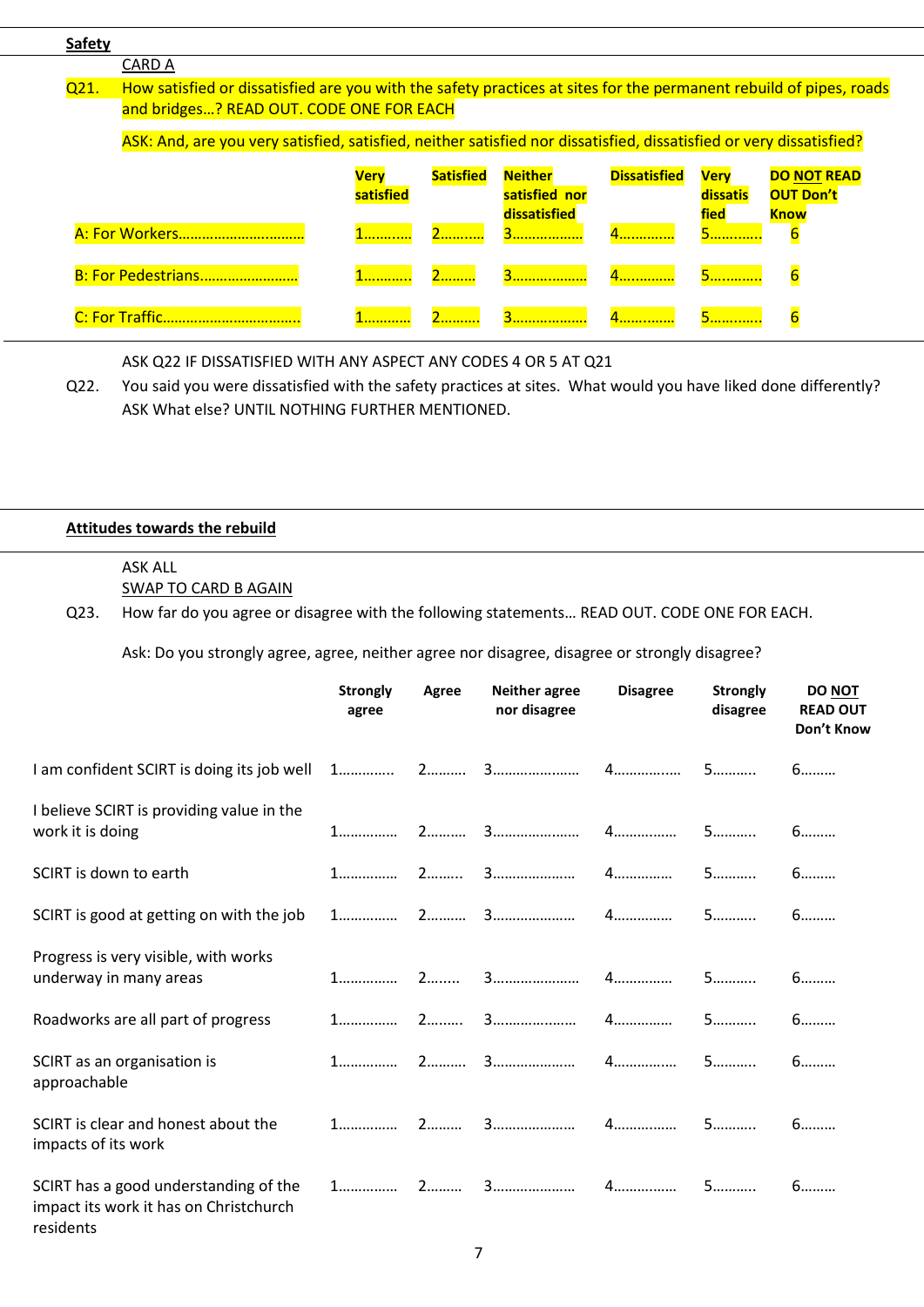|                     |                                                                                                                                            | <b>Strongly</b><br>agree | Agree | <b>Neither agree</b><br>nor disagree | <b>Disagree</b> | <b>Strongly</b><br>disagree | <b>DO NOT</b><br><b>READ OUT</b><br>Don't Know |
|---------------------|--------------------------------------------------------------------------------------------------------------------------------------------|--------------------------|-------|--------------------------------------|-----------------|-----------------------------|------------------------------------------------|
| Christchurch        | SCIRT is doing enough to repair the<br>earthquake damage to roads across                                                                   | 1.                       |       |                                      |                 | 5.                          | 6                                              |
|                     | ASK IF CODE 4 OR 5 IN STATEMENT ABOVE<br>Q23a. And, can you please tell me why you disagree? ASK Why else? UNTIL NOTHING FURTHER MENTIONED |                          |       |                                      |                 |                             |                                                |
| across Christchurch | SCIRT is doing enough to repair the<br>publicly owned pipes under the ground                                                               |                          |       |                                      |                 | 5.                          | 6                                              |
|                     | ASK IF CODE 4 OR 5 IN STATEMENT ABOVE<br>Q23b. And, can you please tell me why you disagree? ASK Why else? UNTIL NOTHING FURTHER MENTIONED |                          |       |                                      |                 |                             |                                                |
| local area          | SCIRT is doing enough to repair the<br>earthquake damage to roads in my                                                                    |                          |       |                                      |                 | 5                           | 6                                              |
|                     | ASK IF CODE 4 OR 5 IN STATEMENT ABOVE<br>Q23c. And, can you please tell me why you disagree? ASK Why else? UNTIL NOTHING FURTHER MENTIONED |                          |       |                                      |                 |                             |                                                |
| in my local area    | SCIRT is doing enough to repair the<br>publicly owned pipes under the ground                                                               | 1.                       |       |                                      |                 | 5.                          | 6.                                             |
|                     | ASK IF CODE 4 OR 5 IN STATEMENT ABOVE<br>Q23d. And, can you please tell me why you disagree? ASK Why else? UNTIL NOTHING FURTHER MENTIONED |                          |       |                                      |                 |                             |                                                |
| Q24.                | <b>SWAP TO CARD A AGAIN</b><br>Taking everything into account, overall how satisfied are you with the job that SCIRT does? READ OUT. CODE  |                          |       |                                      |                 |                             |                                                |
|                     | <b>ONE ONLY</b>                                                                                                                            |                          |       |                                      |                 |                             | 1                                              |
|                     |                                                                                                                                            |                          |       |                                      |                 |                             | 2                                              |
|                     |                                                                                                                                            |                          |       | Neither satisfied nor dissatisfied   |                 |                             | 3                                              |
|                     |                                                                                                                                            |                          |       |                                      |                 |                             | 4                                              |
|                     |                                                                                                                                            |                          |       |                                      |                 |                             | 5<br>6                                         |
| Q25.                | What do you think SCIRT could do to improve its performance? ASK: What else? UNTIL NOTHING FURTHER                                         |                          |       |                                      |                 |                             |                                                |

MENTIONED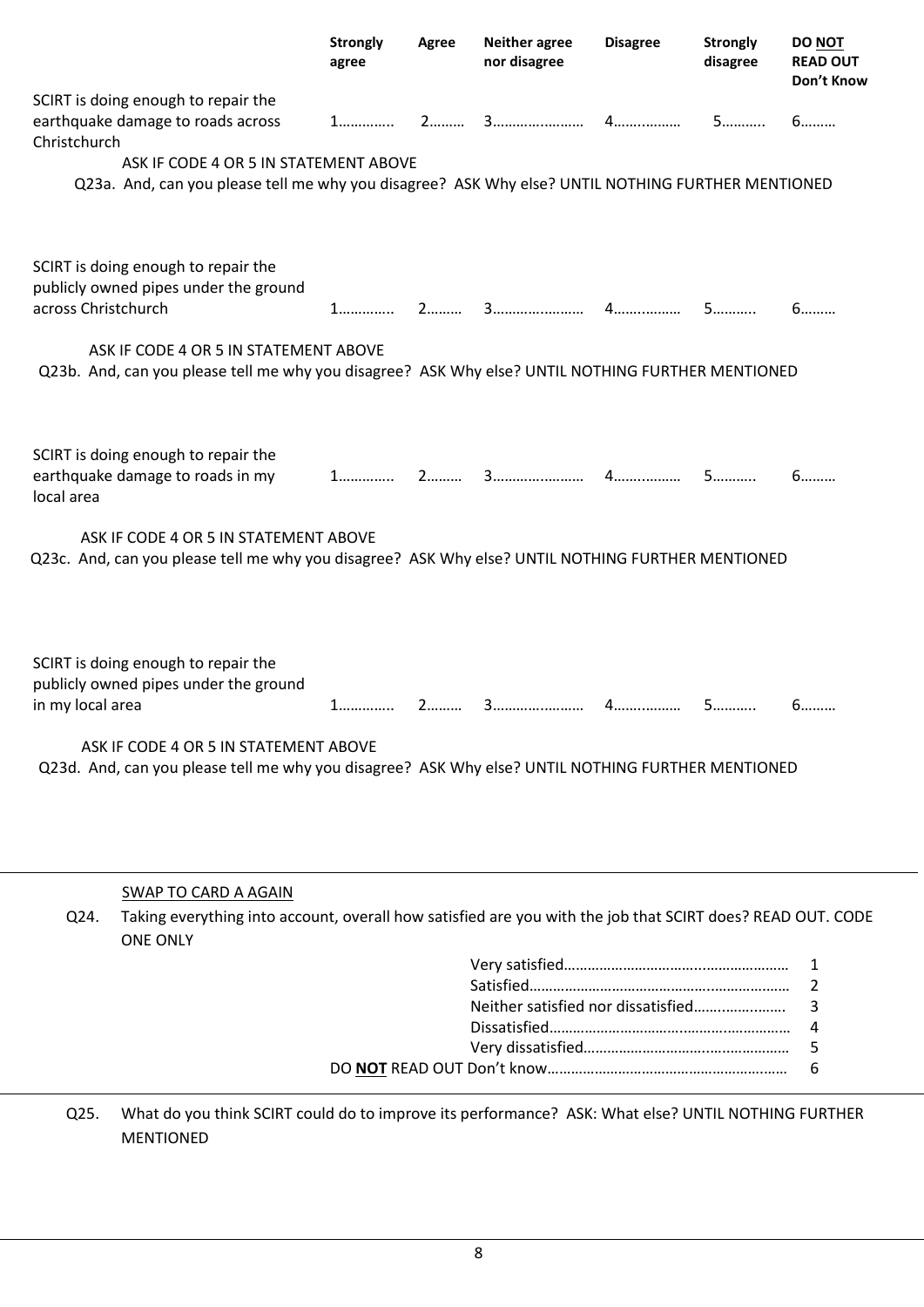# CARD C

Q27. SCIRT is now 95% of the way through the rebuild of horizontal infrastructure. How would you rate your current level of tolerance with SCIRT work? READ OUT. CODE ONE ONLY

#### CARD C

Q28. Now, how would you rate your tolerance with the rebuild of the city overall? READ OUT. CODE ONE ONLY

| ם רר | In December 2016 SCIRT will come to an end, what do you understand will bannen to borizou |  |
|------|-------------------------------------------------------------------------------------------|--|

Q29. In December 2016 SCIRT will come to an end, what do you understand will happen to horizontal infrastructure repairs and road repairs after SCIRT ends? ASK: What else? UNTIL NOTHING FURTHER MENTIONED

## SWAP TO CARD B AGAIN

Q30. How far do you agree or disagree with the following statements: READ OUT. CODE ONE FOR EACH Ask: Do you strongly agree, agree, neither agree nor disagree, disagree or strongly disagree?

|                                                                                                                             | <b>Strongly</b><br>Agree | Agree | <b>Neither Agree</b><br>nor disagree | <b>Disagree</b> | <b>Strongly</b><br><b>Disagree</b> | <b>DO NOT READ</b><br><b>OUT Don't</b><br><b>Know</b> |
|-----------------------------------------------------------------------------------------------------------------------------|--------------------------|-------|--------------------------------------|-----------------|------------------------------------|-------------------------------------------------------|
| I was aware that SCIRT is only doing<br>some of the road and underground<br>infrastructure repair work and not all of<br>it |                          |       |                                      |                 |                                    | 6.                                                    |
| I was aware that SCIRT will end in late<br>2016                                                                             |                          |       |                                      |                 |                                    |                                                       |
| I was aware that the City Council will<br>continue to fix and repair roads once<br><b>SCIRT</b> ends                        |                          |       |                                      |                 |                                    |                                                       |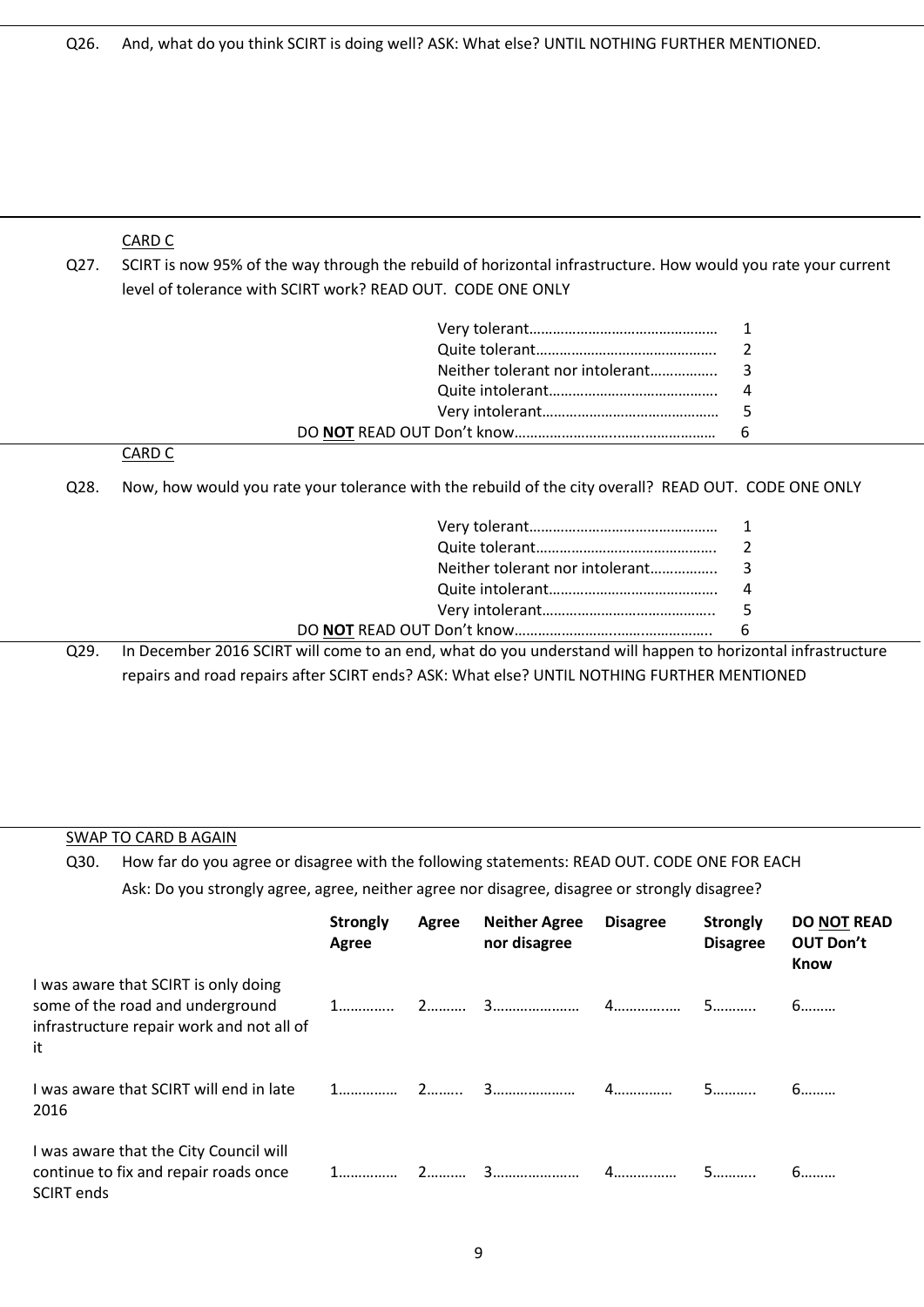|                                                                                                                                            |                                                                                                                                                                                                                                                                               | <b>Strongly</b><br>Agree | Agree | <b>Neither Agree</b><br>nor disagree | <b>Disagree</b> | <b>Strongly</b><br><b>Disagree</b> | <b>DO NOT READ</b><br><b>OUT Don't</b><br><b>Know</b> |  |  |  |
|--------------------------------------------------------------------------------------------------------------------------------------------|-------------------------------------------------------------------------------------------------------------------------------------------------------------------------------------------------------------------------------------------------------------------------------|--------------------------|-------|--------------------------------------|-----------------|------------------------------------|-------------------------------------------------------|--|--|--|
|                                                                                                                                            | I was aware that some of the roads will<br>be patch repaired only in my local area                                                                                                                                                                                            |                          |       |                                      |                 |                                    | 6                                                     |  |  |  |
| roads are limited                                                                                                                          | I was aware funds for the repair of                                                                                                                                                                                                                                           |                          |       |                                      |                 | 5.                                 | 6                                                     |  |  |  |
|                                                                                                                                            | I was aware that there is not enough<br>money to provide Christchurch with a<br>pristine new set of roads everywhere                                                                                                                                                          |                          |       |                                      |                 |                                    | 6.                                                    |  |  |  |
| local area                                                                                                                                 | SCIRT is doing enough to repair the<br>earthquake damage to roads in my                                                                                                                                                                                                       |                          |       |                                      |                 |                                    | 6                                                     |  |  |  |
| ASK IF CODE 4 OR 5 IN STATEMENT ABOVE<br>Q30a. And, can you please tell me why you disagree? ASK Why else? UNTIL NOTHING FURTHER MENTIONED |                                                                                                                                                                                                                                                                               |                          |       |                                      |                 |                                    |                                                       |  |  |  |
| in my local area                                                                                                                           | SCIRT is doing enough to repair the<br>publicly owned pipes under the ground                                                                                                                                                                                                  |                          |       |                                      | $4$             | 5                                  | 6                                                     |  |  |  |
| ASK IF CODE 4 OR 5 IN STATEMENT ABOVE<br>Q30b. And, can you please tell me why you disagree? ASK Why else? UNTIL NOTHING FURTHER MENTIONED |                                                                                                                                                                                                                                                                               |                          |       |                                      |                 |                                    |                                                       |  |  |  |
| area                                                                                                                                       | I am disappointed about what the<br>finished roads might be like in my local                                                                                                                                                                                                  |                          |       |                                      | 4.              | 5.                                 | 6.                                                    |  |  |  |
| Q31.                                                                                                                                       | <b>CARD D</b><br>I am going to read out a number of messages SCIRT could communicate to Christchurch residents and I would<br>like you to tell me whether each phrase makes you feel very good, good, neither good nor bad, bad or very<br>bad?. READ OUT. CODE ONE FOR EACH. |                          |       |                                      |                 |                                    |                                                       |  |  |  |
|                                                                                                                                            | ASK: And, is that very good or good/very bad or bad?                                                                                                                                                                                                                          |                          |       |                                      |                 |                                    |                                                       |  |  |  |
|                                                                                                                                            |                                                                                                                                                                                                                                                                               | <b>Very</b>              | good  | Neither good                         | bad             | Very bad                           | <b>DO NOT READ</b>                                    |  |  |  |

|                             | good | nor bad |    | <b>OUT Don't</b><br><b>Know</b> |
|-----------------------------|------|---------|----|---------------------------------|
| Thank you for your patience |      |         |    |                                 |
| 95% complete only 5% to go  |      |         |    | 6.                              |
| December this year          |      |         |    | 6.                              |
| Thanks for your support     |      |         | 5. |                                 |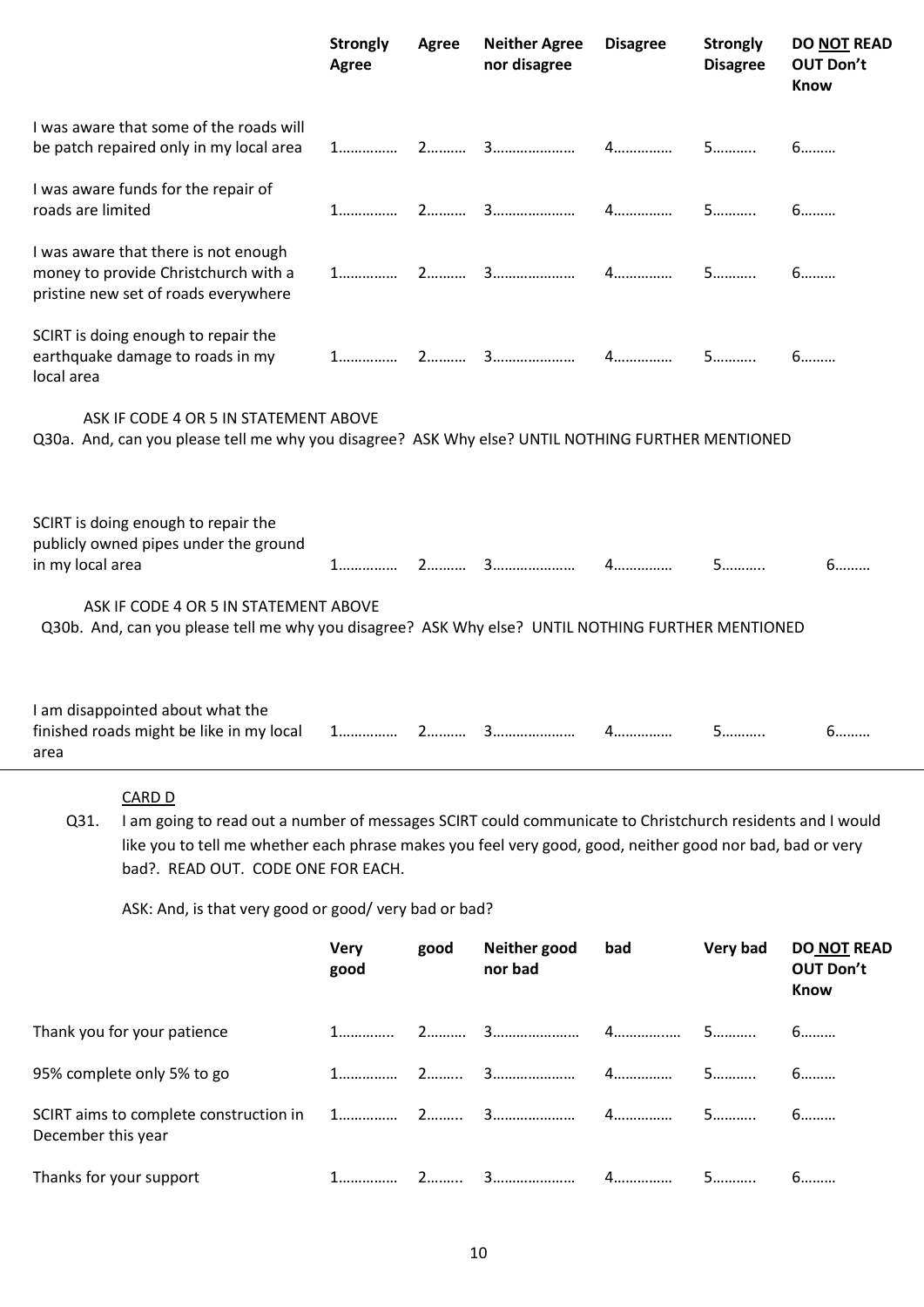|                         |                                                                                                                                             | <b>Very</b><br>good | good | Neither good<br>nor bad       | bad | Very bad | <b>DO NOT READ</b><br><b>OUT Don't</b><br><b>Know</b> |
|-------------------------|---------------------------------------------------------------------------------------------------------------------------------------------|---------------------|------|-------------------------------|-----|----------|-------------------------------------------------------|
|                         | Your support is helping us to get the job<br>done - thank you from the SCIRT team                                                           | $1$                 | $2$  |                               | 4.  | 5        | 6                                                     |
| future for Christchurch | Thank you for helping us build a better                                                                                                     |                     |      | 2  3                          |     | 5        | 6                                                     |
| do it without you       | We are on the home straight, we can't                                                                                                       | 1                   |      |                               |     | 5        | 6                                                     |
|                         | It's been a really big job and we couldn't<br>have done it without you                                                                      | 1.                  | $2$  |                               | 4.  | 5        | 6                                                     |
|                         | Thank you for welcoming our crews into<br>your communities for the last five years                                                          |                     |      |                               |     | 5        | 6                                                     |
| important work          | We're making sure all we've learned is<br>passed on to the people continuing this                                                           |                     |      |                               | $4$ | 5        | 6                                                     |
| well into the future    | We are finishing with certainty, knowing<br>we have created resilient infrastructure<br>that will last the people of Christchurch           |                     | 2.   |                               | $4$ | 5        | 6                                                     |
| Q32.                    | <b>CARD E</b><br>How would you rate your current level of patience with the Christchurch rebuild overall? READ OUT. CODE<br><b>ONE ONLY</b> |                     |      |                               |     |          |                                                       |
|                         |                                                                                                                                             |                     |      |                               |     |          | 1                                                     |
|                         |                                                                                                                                             |                     |      |                               |     |          | $\overline{2}$                                        |
|                         |                                                                                                                                             |                     |      | Neither patient nor impatient |     |          | 3                                                     |
|                         |                                                                                                                                             |                     |      |                               |     |          | 4                                                     |
|                         |                                                                                                                                             |                     |      |                               |     |          | 5                                                     |
|                         |                                                                                                                                             | DO NOT READ OUT     |      |                               |     |          | 6                                                     |
|                         | <b>Big Picture</b>                                                                                                                          |                     |      |                               |     |          |                                                       |
| Q33.                    | Do you have questions that you would like to ask SCIRT? ASK: What other questions would you like to ask?<br>UNTIL NOTHING FURTHER MENTIONED |                     |      |                               |     |          |                                                       |

Q34. Do you have any further comments you would like to make? ASK: what else? UNTIL NOTHING FURTHER MENTIONED